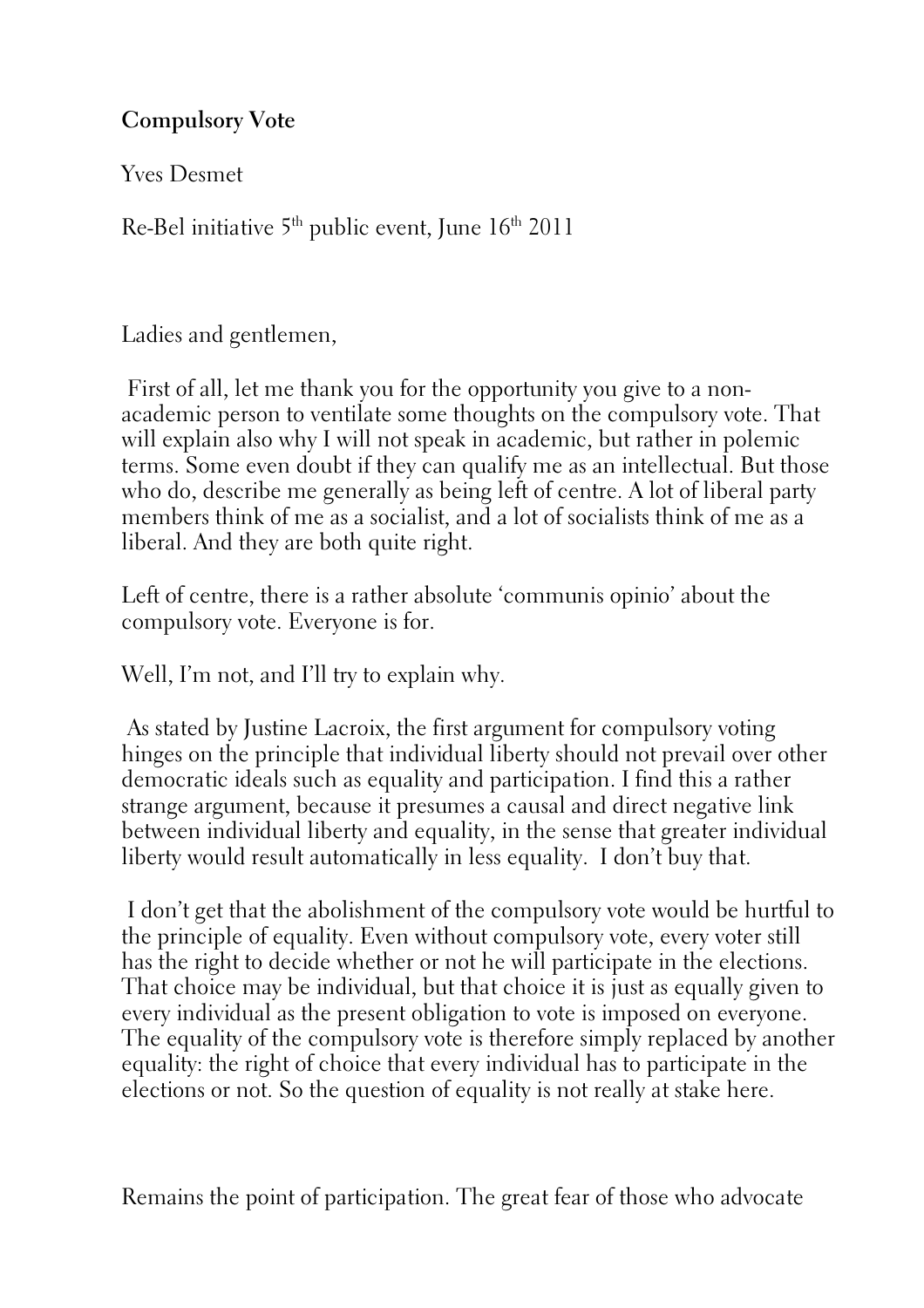compulsory voting is that the turnover among voters with high levels of education will be much higher than the one for low-educated voters, and that this effect will reduce not only the legitimacy of a democratic society, but would also lead to policies which do not take into account the interests of lower-educated voters, thus creating a more inequal society and a greater divide between the rich and the poor.

However, there is a very little empirical data to sustain this hypothesis.

Professor Mark Hooghe followed a sample of about 2500 people during the last regional elections. He not only asked who they voted for, but also if they would have showed up if they're would not have been a compulsory vote.

His survey showed that participation levels would have dropped to 60 procent. And indeed, only 35 procent of low-educated voters would showup, where as higher-educated voters would reach a participation level of around 75 present.

However, and this is the point to be taken into account, the results of the elections would have been practically the same. Traditional parties would gain a percent or two, populist parties would lose a few percent. A result, by the way, I could live with. But, in fact, nothing very drastic would happen, and we wouldn't wake up in a whole new political landscape.

That leaves us only one argument: the low participation of low-educated voters would lead to a policy in which their interests are not fully taken into account.

Ok, sounds logical. But every social scientist will agree that the most social countries in the world are the Scandinavian. Nowhere else you will find a greater social redistribution of wealth through high taxes, no where else income is more evenly and rather equally organised, no where else there is such a vast array of social services, health, elderly and child care. The Scandinavian countries are by far leading the way in the realisation of the social welfare state, taking care of those who cannot follow the capitalist ratrace, imposing a heavy tax burden on the wealthy higher-educated voters to support the needs of the low-educated voters. Yet, there is no compulsory vote in the Scandinavian countries. Do I need to elaborate the point?

Isn't this an overwhelming piece of evidence that compulsory vote or not doesn't 'an sich' influence the policy choices that are made?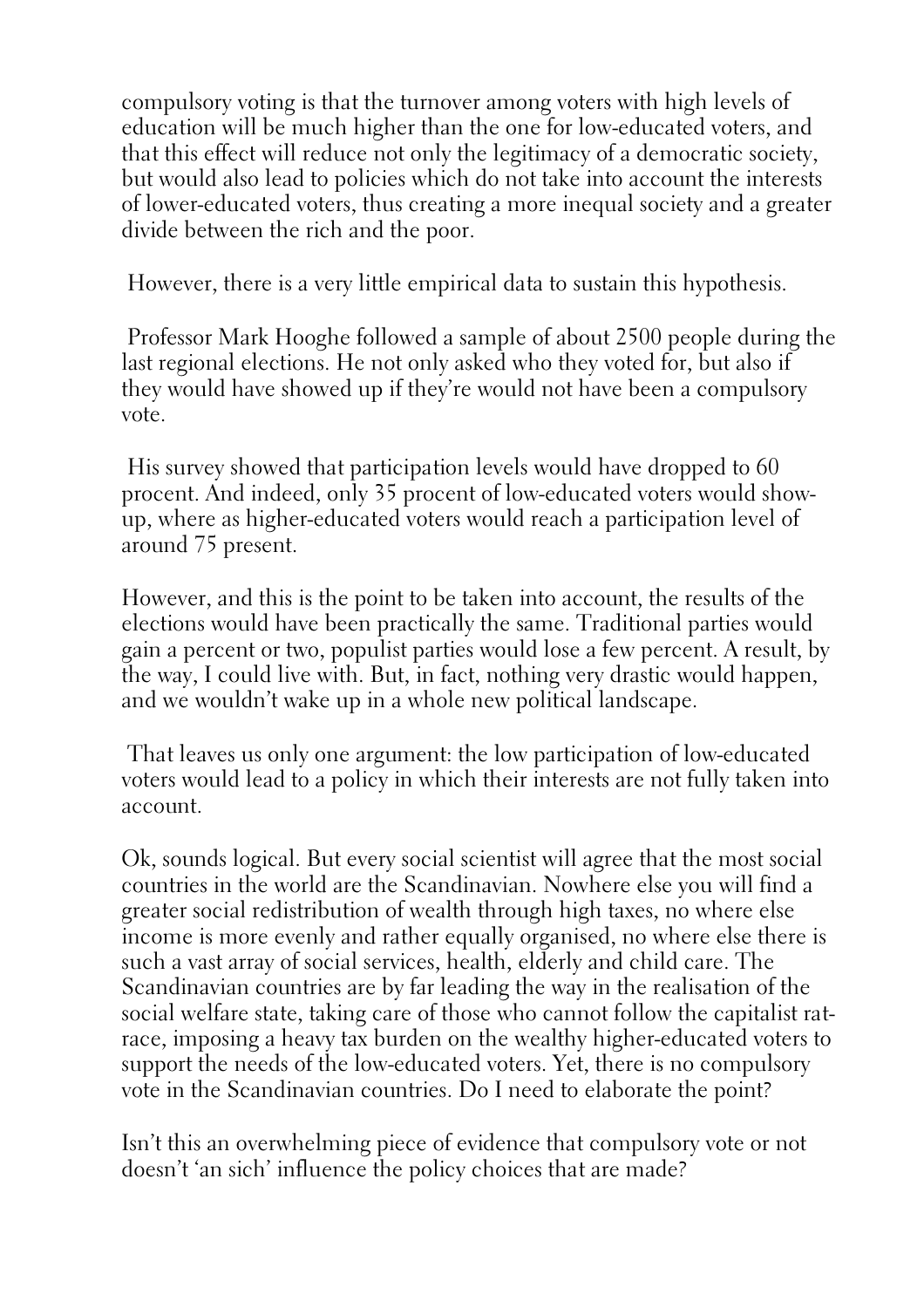I think also there is one more logical error in the participation argument. The lower educated, even if they are less inclined to vote, still remain potential voters.

Very often reference is made to the United States where politicians, due to the absence of the compulsory vote, only have eye for the rich and the middle-class.

In reality, the United States is a prime example of the power of the people who don't vote, but could if they wanted to.

People who don't vote, but could be mobilised to do so, play an important role in the electoral competition, and even stronger than that, often play a decisive role in electoral dynamics.

The growing numbers of Spanish-speaking voters in the US don't belong to the higher-educated segment of the population. Following the logic of those who support compulsory voting, this would mean that politicians wouldn't bother to look after their interests.

Yet, this didn't happen. Just because they are potential voters, who could make the difference between gaining and losing the elections, all candidates went out of their way to please them.

Even president Bush went against his conservative supporters with a number of proposals to soften up immigration laws and even proposing amnesty measures for illegal immigrants, just in the hope to motivate the Spanish-speaking segment not only to participate in the elections, but to vote for him.

The election of Barack Obama was more then partly due to a higher participation than average of the lower-educated, who he could motivate to vote, promising them a real opportunity for a change of policy.

Competitive politics do not only take into account those who go voting, but perhaps even more so those who can be persuaded to participate, because often they will constitute the swing-vote that constitutes for winning or losing the elections.

Compulsory vote only creates the illusion of an overall political awareness, even obscuring the real problem of political apathy. High participation figures provide the perfect alibi for government and political parties not having to worry about the turn-up of voters.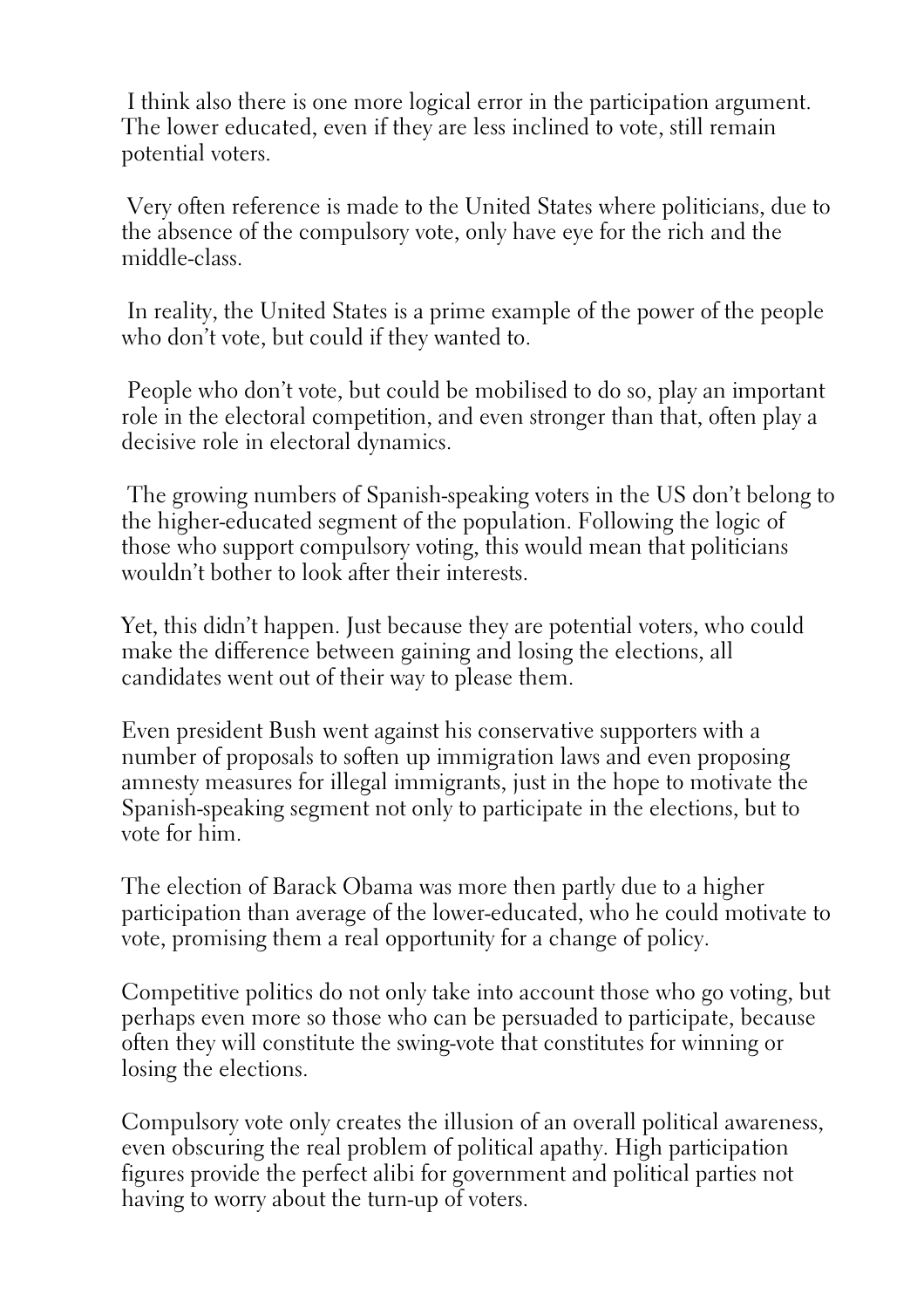Why should they bother?

Wouldn't it be better if political actors were obliged to put more effort in motivating people to vote, wouldn't they be obliged to give them a quid pro quo for their vote?

Another empirical fact is that in reality the compulsory vote already doesn't exist any more. More than 12 procent of voters don't show up on Election Day and that number is growing at each new election. We're talking here of around 700.000 people. That's not even counting the 10 procent who vote blanco.

Today, in a regime of compulsory vote, one out of five voters doesn't participate. They get away with it too. Since 2003, the justice department no longer prosecutes a no-show on Election Day. Breaching the election laws is simply tolerated, and therefore the legal obligation doesn't exist any more.

If a state cannot uphold his own laws, regulations and obligations, it shows there is no social basis for public support. Not by those who violate the rule, and not by those who are supposed to uphold them. What you get then, is something that best can be described as hypocrisy.

Often I sense, because it is seldom outspoken, a sentiment of moral superiority amongst the defenders of the compulsory vote. By obliging everyone to vote, they think they guarantee a higher level of democracy and participation, and therefore advocate a system that, on a moral and ethical ground, is superior to others. This is a rather pretentious argument, since by far most of the existing democracies have a right to vote, and not the obligation to.

Therefore, this argument rather sounds pretentious.

Ladies and gentlemen,

So far I've only attempted to counter the arguments of the fans of the compulsory vote. Now let me try to explain why I am an advocate of the right to vote instead of the obligation to vote.

The first is a simple ethical rule. I don't believe that people should be made happy against their will. If people willingly choose not to participate in politics and society, if they voluntarily forfeit their democratic rights, it's not my role nor duty to convince them to do otherwise. Nor should society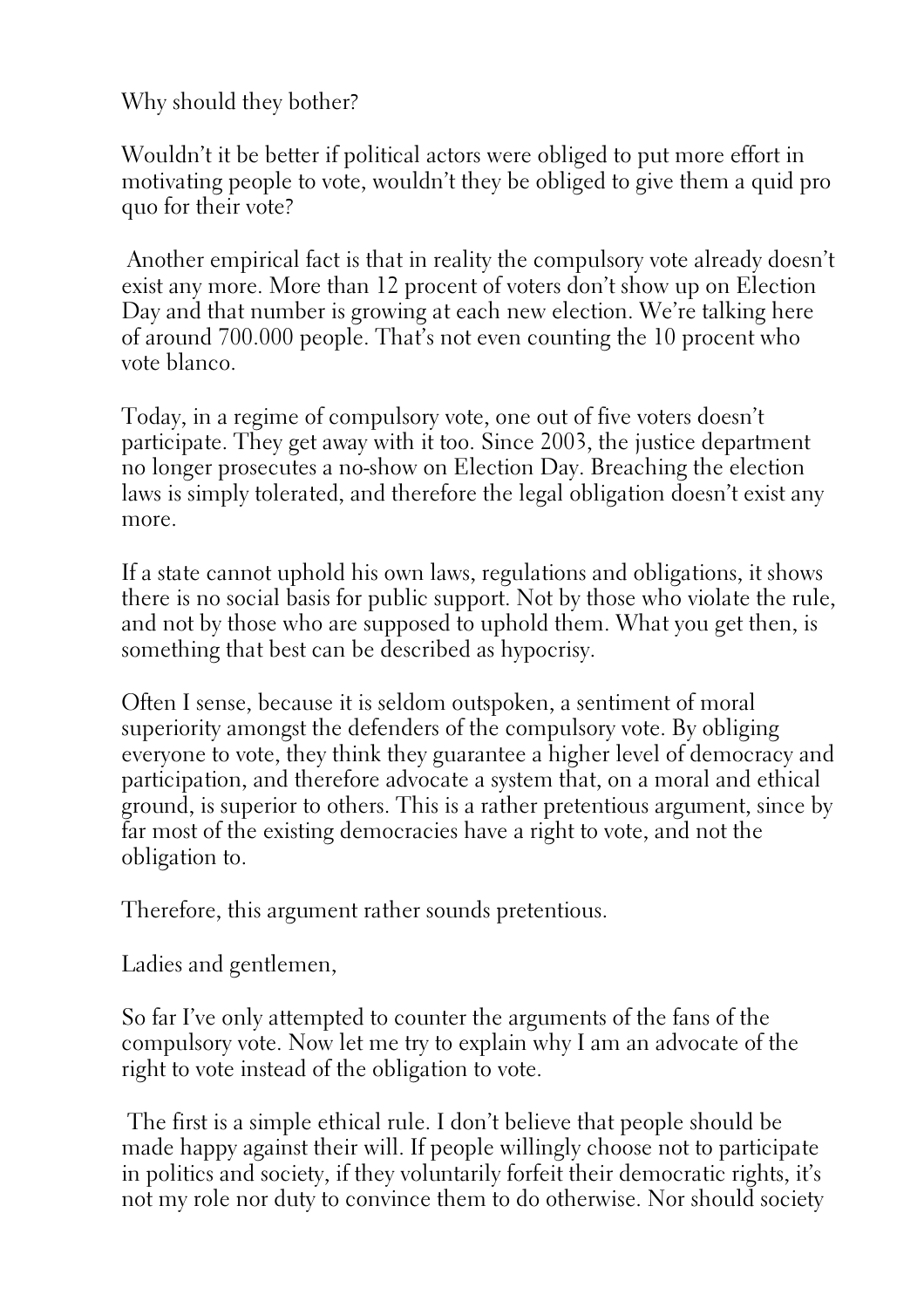as a whole oblige them to participate in the democratic progress.

The second reason is not ethical, but purely selfish. It was Winston Churchill who once commented that the best argument against democracy was a five-minute conversation with an average voter. Now, more than ever, this seems to be true.

Everywhere in Europe we see the rise of populist politics. Everywhere, politicians stand up who work following the basic rhetoric rules of populism. They, and only they, are the spokesperson for the will of the people, which only they represent.

Everyone who is against them, is in the best case a member of the elite, who doesn't know what the real concerns of the real people are.

Instead of playing the real democratic process, which is the organising of dissenting opinions, populists claim there's only one opinion, namely theirs, which is shared by a vast majority, where as all dissenting voices are either misled by an establishment, and if not that, those opinions must be surely foreign to the people or to the identity of the nation.

Even if they themselves are part of the democratic process, and as politician as their non-populist counterparts, they claim nevertheless to be the only safe keepers of the truth and the majority opinion, labelling their opponents as non-democratic, elitist and illiterate about the real problems of society.

They promise their voters that once elected, they will immediately set everything straight, resolve all major conflicts of interest in society, and do so by simply giving everyone what he or she wishes for.

In this, modern populism differentiates itself from autocratic predecessors in history. Modern populism doesn't put the people or the community or the nation before the individual, but it equates the individual wishes of every individual voter with the interest of society.

Everything will be all right if you get what you want. This rhetoric is brilliant, since it promises that blatant egoism is the way to the perfect society.

This leads to situations as in Holland, where a minority cabinet of liberals and christian-democrats, supported by an extreme-right anti-islamist party, holds a majority of no mote than one vote, but nevertheless claims to be the only representative voice for the public opinion, even for the existential